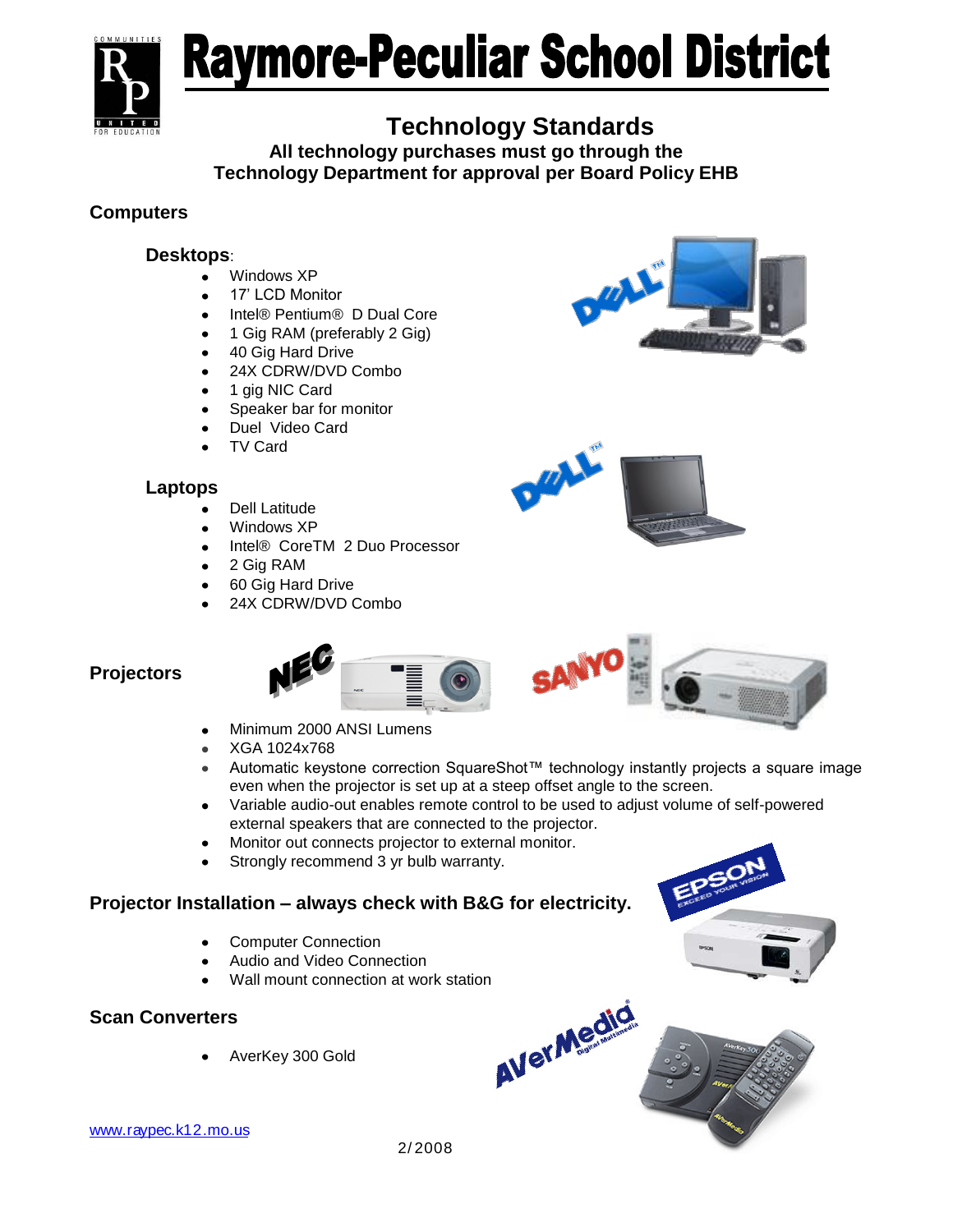#### **Wireless Tablets**

- Wacom Graphire Bluetooth
- Team Board Tablet

# **Multimedia Cart**

Balt Presentation Cart  $\bullet$ 

### **Interactive White Boards**

Team Board

# **Office Telephones**

- CISCO IP 7942
- CISCO IP 7912



#### **Printers**

- HP Laser Jet Printers
	- o Must have network connection.
- Contact Technology for current models, pricing, and networking compatibility.

#### **Fax**

- Fax Machines must be compatible with VOIP
- Call Technology for models and pricing

# **Student Responders**

eInstruction CPS RF

**E**nstruction

www.raypec.k12.mo.us

2/ 2008





ᆹ